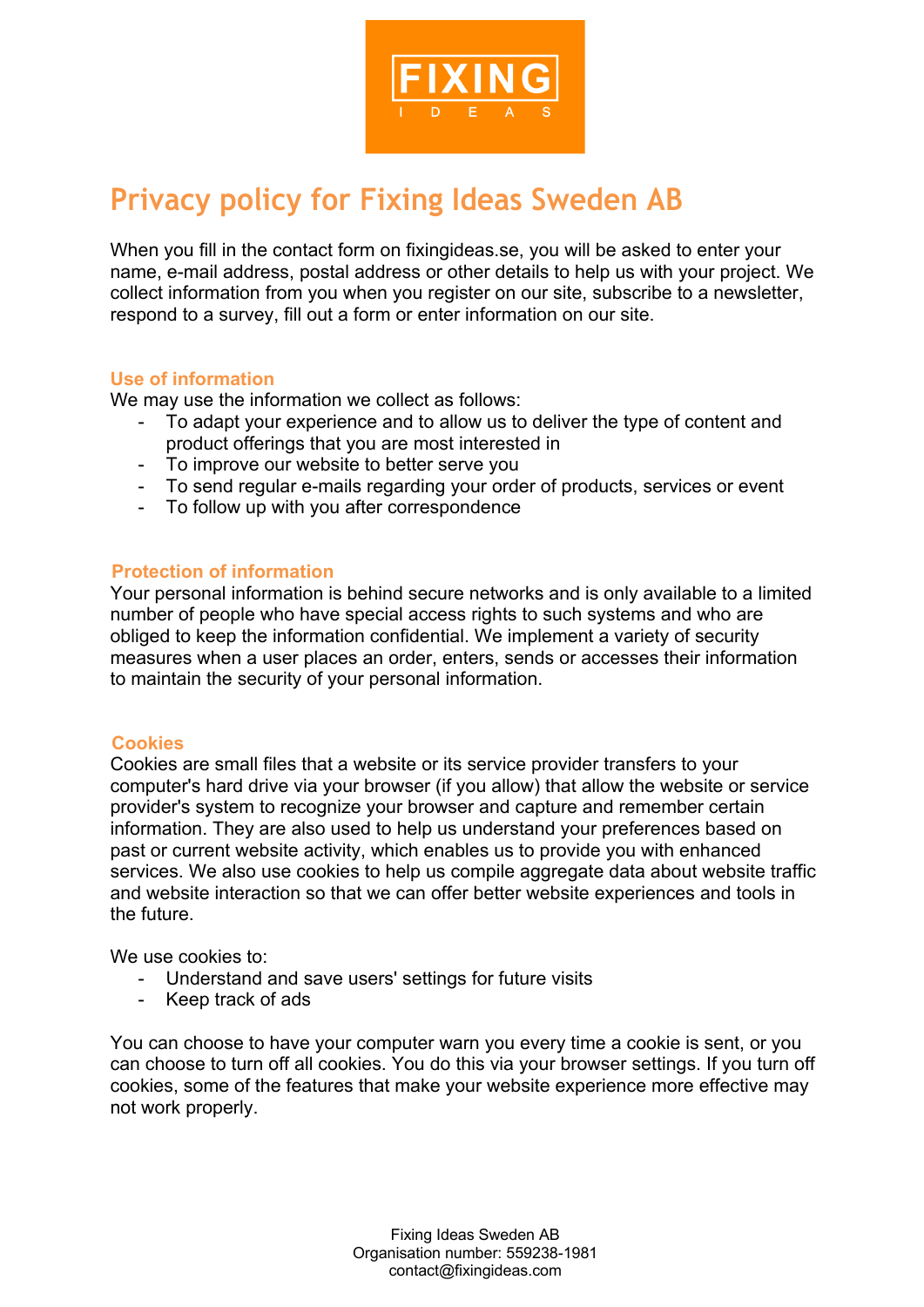

# **Types of data**

We divide the type of data we collect into two categories: insensitive and sensitive data.

Non-sensitive data:

Contact: name, address, telephone, mobile, e-mail address

- Identification: gender, birth information, place, nationality

- Communication on all channels and social media: email, online chat history, comments, feedback

- Digital including all websites and digital platforms: IP address, cookies, social communication, engagement patterns and information, photos, videos Sensitive information: Health such as injuries and allergies

# **Disclosure by third parties**

We do not sell, trade with or otherwise transfer data we collect to external parties. This does not include web hosting partners and other parties who help us operate our website, run our business or serve our users, as long as these parties agree to keep this information confidential. We may also release information when it is appropriate to comply with the law, maintain our website policy or protect our or others' rights, property or safety. However, non-personally identifiable visitor information may be provided to other parties for marketing, advertising or other use.

# **Third party suppliers**

Google's advertising requirements can be summarized by Google's advertising policies. They are put in place to provide a positive experience for users https://support.google.com/adwordspolicy/answer/1316548?hl=en\_US

We, along with third-party providers such as Google, use first-party cookies (such as Google Analytics cookies) to compile data about user interactions with ad impressions and other ad service features that they relate to our website. Users can set settings for how Google advertises for you using the Google Ads Preferences page. Alternatively, you can deselect it by using Google Analytics Opt Out Browser Extensions.